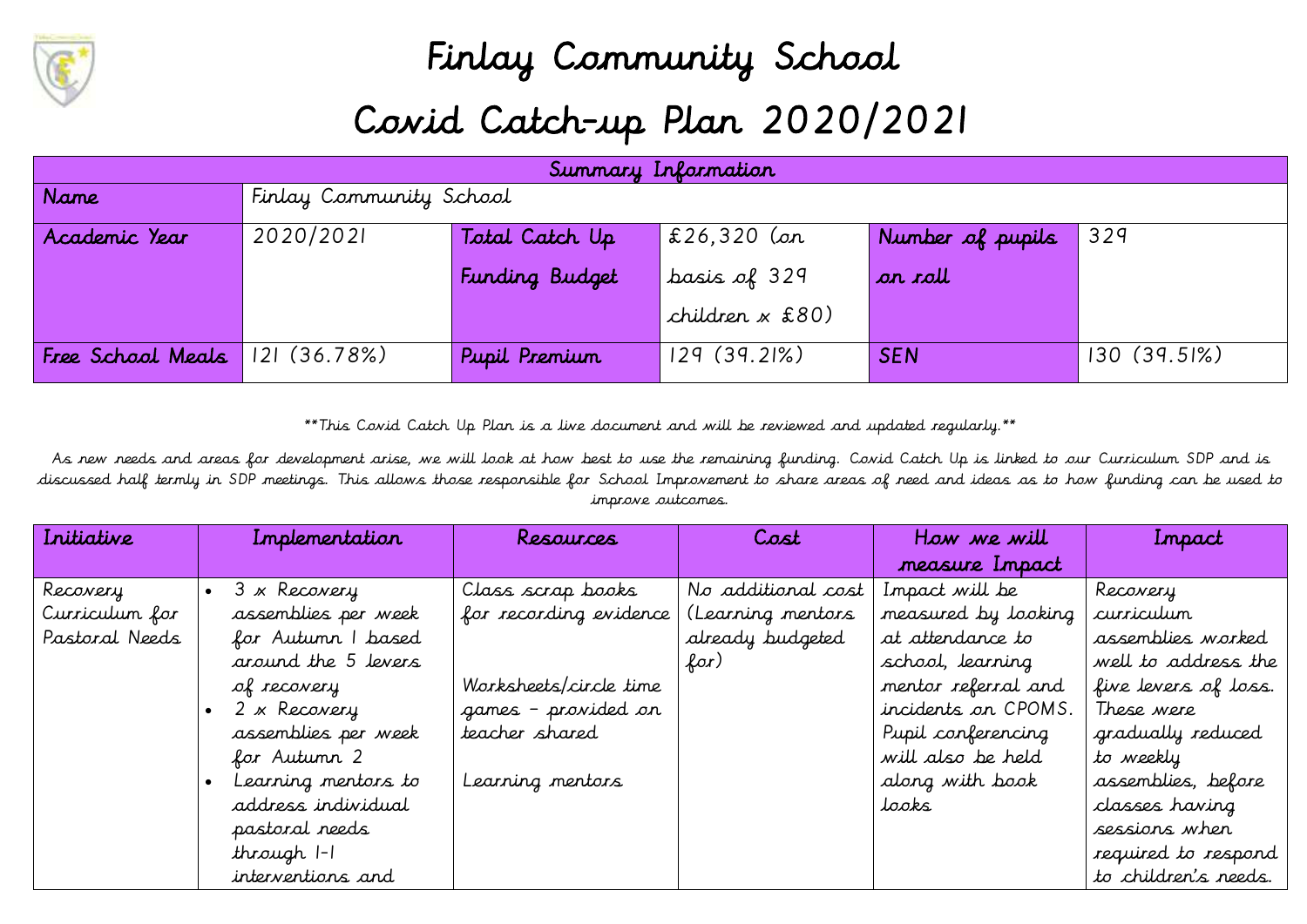|                 | afternoon group       |                |                    |                      | Attendance data      |
|-----------------|-----------------------|----------------|--------------------|----------------------|----------------------|
|                 | interventions         |                |                    |                      | shows that there is  |
|                 |                       |                |                    |                      | a higher number of   |
|                 |                       |                |                    |                      | persistent absentees |
|                 |                       |                |                    |                      | compared to          |
|                 |                       |                |                    |                      | previous years,      |
|                 |                       |                |                    |                      | however attendance   |
|                 |                       |                |                    |                      | data is comparable   |
|                 |                       |                |                    |                      | to national figures  |
|                 |                       |                |                    |                      | when comparing       |
|                 |                       |                |                    |                      | using Fischer        |
|                 |                       |                |                    |                      | Family Trust.        |
|                 |                       |                |                    |                      | Learning mentor      |
|                 |                       |                |                    |                      | support has          |
|                 |                       |                |                    |                      | provided 1:1 work    |
|                 |                       |                |                    |                      | where required,      |
|                 |                       |                |                    |                      | especially to        |
|                 |                       |                |                    |                      | address SEMH         |
|                 |                       |                |                    |                      | targets.             |
| Attendance -    | Weekly attendance     | Attendance Cup | No additional cost | Daily attendance     | See above            |
| all children to | assemblies            |                |                    | monitored when       |                      |
| return to       | Class teachers to     |                |                    | competing            |                      |
| school from     | record absence on     |                |                    | Government form.     |                      |
| September 2020  | CPOMS and complete    |                |                    | Aim for figures to   |                      |
|                 | registers             |                |                    | be above National    |                      |
|                 | Daily Government      |                |                    | and Local            |                      |
|                 | attendance recorded   |                |                    | attendance figures   |                      |
|                 | Attendance monitored  |                |                    |                      |                      |
|                 | weekly                |                |                    | Persistent absentees |                      |
|                 |                       |                |                    | will be lower than   |                      |
|                 |                       |                |                    | 10% and these will   |                      |
|                 |                       |                |                    | be closely monitored |                      |
| Remote learning | Class teachers to set | Seesaw         | Free to use        | Teachers to complete | Remote learning is   |
| to be fully     | up Seesaw             |                |                    | a record of who is   | fully embedded and   |
| implemented     | Sasha to write a      |                |                    | accessing remote     | all classes have     |
| and ready to    | Remote Learning       |                |                    | learning if children | access to Seesaw.    |
| use in response | action plan           |                |                    |                      | Teachers follow the  |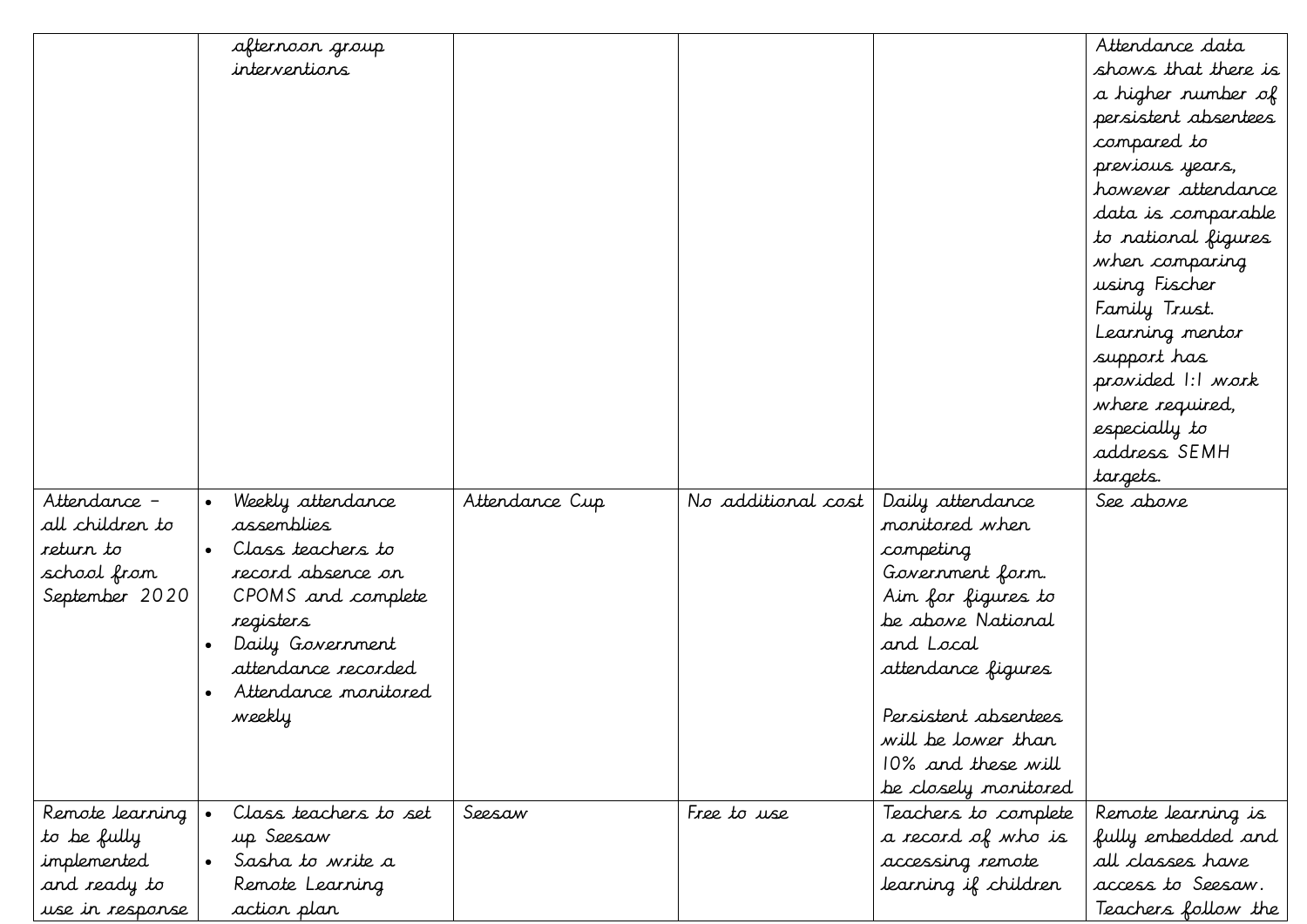| to tiered       | Resources shared with  |                  |                  | are learning at     | remote learning      |
|-----------------|------------------------|------------------|------------------|---------------------|----------------------|
| approach to     | staff to support       |                  |                  | hame.               | policy consistently  |
| tockdown        | remote learning        |                  |                  |                     | to ensure those      |
|                 | Training to be         | Seesaw online    | Free             |                     | pupils who are off   |
|                 | provided for staff for | training modules |                  |                     | school due to        |
|                 | Seeasw                 |                  |                  |                     | Covid related        |
|                 | Letter to be sent out  |                  |                  |                     | reasons can access   |
|                 | to parents to evaluate |                  |                  |                     | high quality remote  |
|                 | who can access work    |                  |                  |                     | learning. The        |
|                 | orline so teachers     |                  |                  |                     | learning varied:     |
|                 | have an up to date     |                  |                  |                     | e.g. bubble closure/ |
|                 | list.                  |                  |                  |                     | individual illness,  |
|                 |                        |                  |                  |                     | dependent on         |
|                 |                        |                  |                  |                     | whether the teacher  |
|                 |                        |                  |                  |                     | was in school        |
|                 |                        |                  |                  |                     | teaching or at       |
|                 |                        |                  |                  |                     | home teaching        |
|                 |                        |                  |                  |                     | arline.              |
| Intervention to | Data drop to be        | Target Tracker   | No cost – each   | The gap will close  | Interventions have   |
| address gaps –  | completed at the end   |                  | class has a full | on Target Tracker   | happened weekly      |
| accelerated     | of September           |                  | time TA which is | and children's      | and Covid catch      |
| learning        | Precision teaching     |                  | already budgeted | progress per term   | up clubs have        |
|                 | model to be used in    |                  | for.             | will be above 1.00. | provided targeted    |
| Use of TAs      | class in Maths,        |                  |                  |                     | support. TAs have    |
| during the      | Reading, Phonics,      |                  |                  |                     | also delivered       |
| school day      | Writing so that all    |                  |                  |                     | catch up during the  |
|                 | children have access   |                  |                  |                     | afternoon.           |
|                 | to teacher modelling   |                  |                  |                     | We have found        |
|                 | during the lesson and  | Staff Meeting    |                  |                     | that intervention    |
|                 | work is differentiated |                  |                  |                     | has more impact      |
|                 | accordingly.           |                  |                  |                     | when it is delivered |
|                 | TAs to run             |                  |                  |                     | regularly            |
|                 | interventions in the   |                  |                  |                     | throughout the       |
|                 | afternoon for targeted |                  |                  |                     | week (3-5 times)     |
|                 | groups of children –   |                  |                  |                     | rather than weekly,  |
|                 | these needs identified |                  |                  |                     | so this is the       |
|                 |                        |                  |                  |                     | module we will be    |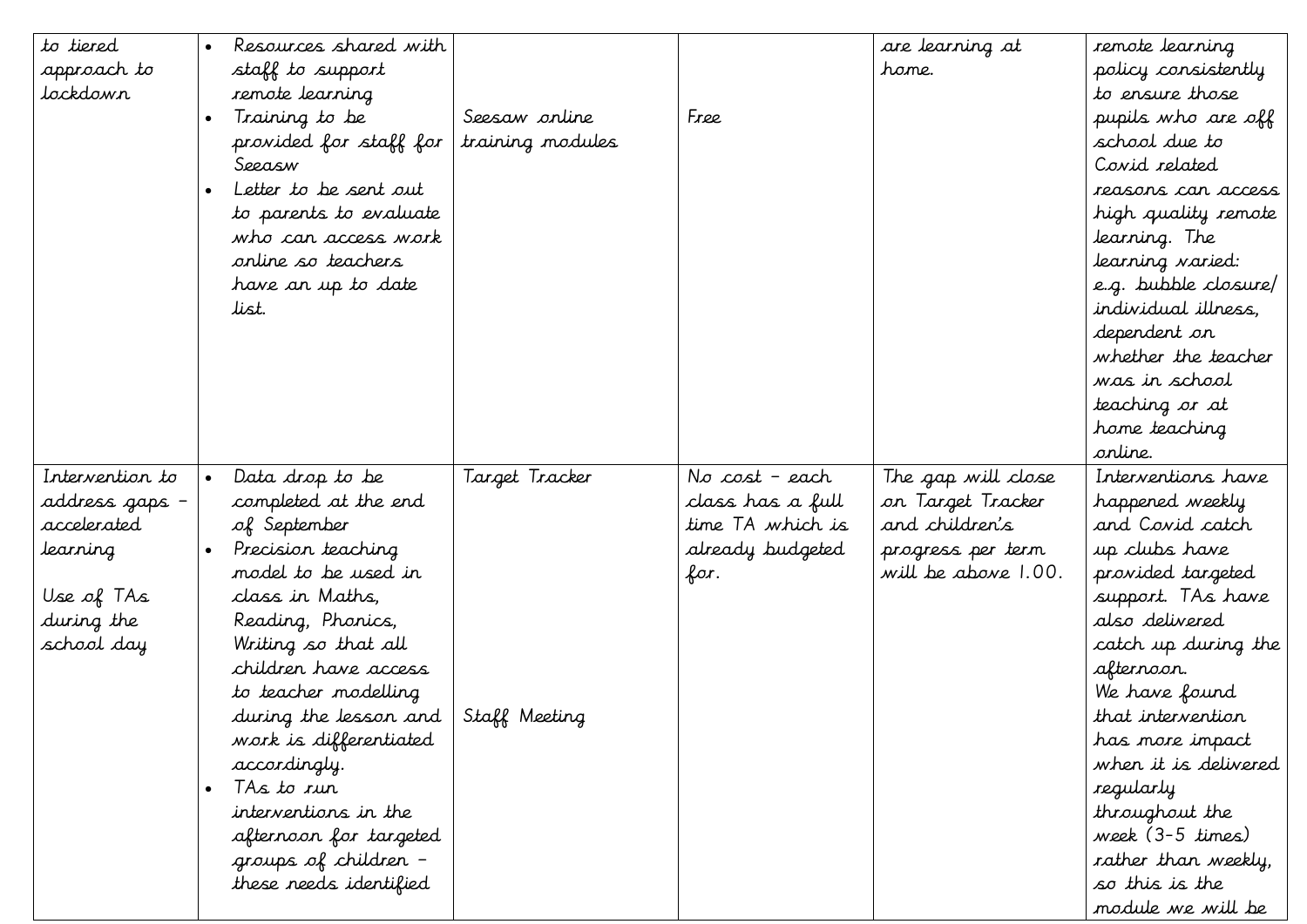|                 |           | in a Covid Catch up     |               |                      |                       | using for 2021/22  |
|-----------------|-----------|-------------------------|---------------|----------------------|-----------------------|--------------------|
|                 |           | staff meeting.          |               |                      |                       | academic year.     |
|                 |           |                         |               |                      |                       | We are also aiming |
|                 |           |                         |               |                      |                       | to purchase some   |
|                 |           |                         |               |                      |                       | high quality       |
|                 |           |                         |               |                      |                       | intervention       |
|                 |           |                         |               |                      |                       | programmes.        |
| Intervention to |           | Teacher to be           | NQT in Y6     | Difference between   | The gap will close    | This had a good    |
| address gaps    |           | employed after          |               | $TA$ and $NQT =$     | on Target Tracker     | impact, and the    |
| for children    |           | Christmas instead of    |               | £5,720               | and children's        | end of KS2 teacher |
| working in Year |           | TA in Year 6 - class    |               | (TA money already)   | progress per term     | assessment data    |
| 2 and Year 6    |           | split into two groups   |               | budgeted for so      | will be above 1.00.   | for 2020/2021      |
|                 |           | $of$ 15 in the morning  |               | the additional       |                       | was in line with   |
|                 |           | for targeted            |               | difference will      | SATS Scaled Scores    | Fischer Family     |
|                 |           | supported, and then     |               | come from Covid      | will improve rapidly. | Trust data, which  |
|                 |           | one adult to provide    |               | Catch up)            |                       | when analysed,     |
|                 |           | intervention during the |               |                      |                       | showed good        |
|                 |           | afternoon.              |               | No additional cost   |                       | attainment and     |
|                 | $\bullet$ | Staff member who is     | Teacher       | – already            |                       | progress.          |
|                 |           | pregnant to deliver     |               | employed             |                       |                    |
|                 |           | intervention virtually  |               |                      |                       |                    |
|                 |           | to Year 6 children 3    |               |                      |                       |                    |
|                 |           | afternoons a week.      |               |                      |                       |                    |
|                 | $\bullet$ | TA who is employed      | TA            | No additional cost   |                       |                    |
|                 |           | to work in the Nest in  |               | – already            |                       |                    |
|                 |           | the morning will        |               | employed             |                       |                    |
|                 |           | deliver intervention in |               | Total: £5720         |                       |                    |
|                 |           | the afternoon to Year   |               |                      |                       |                    |
|                 |           | 2 children              |               |                      |                       |                    |
| Academic after  |           | From Autunn Term,       | Staff Meeting | No cost - TAs are    | The gap will close    | Interventions have |
| school clubs to |           | each class/year group   |               | currently paid until | on Target Tracker     | happened weekly    |
| address gaps –  |           | to run 3 after school   |               | 4.30 $\mu$ m on      | and children's        | and Covid catch    |
| accelerated     |           | clubs a week for half   |               | extended hours.      | progress per term     | up clubs have      |
| learning        |           | an hour – either by     |               | This is already      | will be above 1.00.   | provided targeted  |
|                 |           | the teacher or TA. The  |               | budgeted for.        |                       | support. TAs have  |
|                 |           | need and children       |               |                      |                       | also delivered     |
|                 |           | identified in Covid     |               |                      |                       |                    |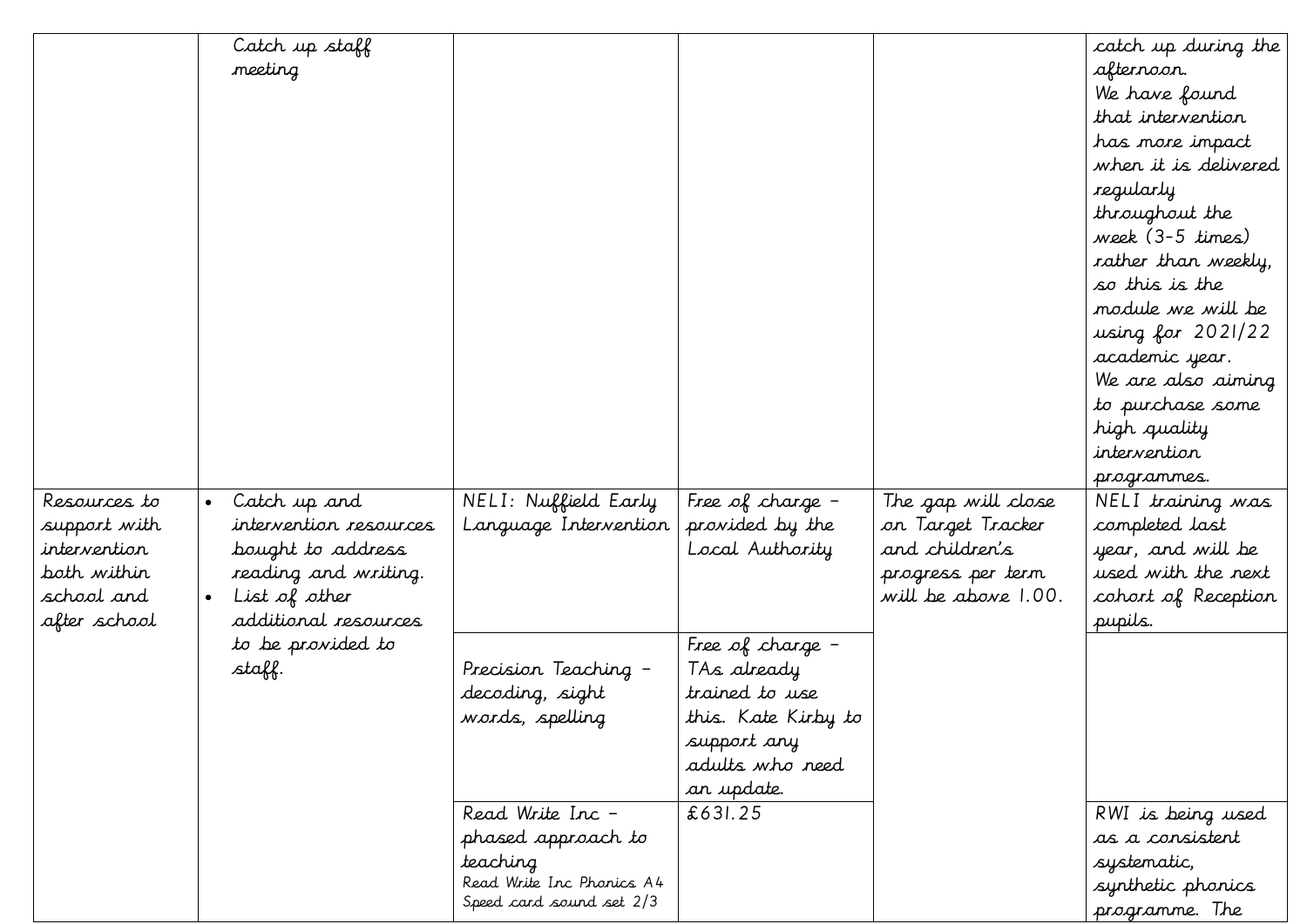|  | single pack $x$ 4 (£228),                              |      | whole school have   |
|--|--------------------------------------------------------|------|---------------------|
|  | Read write inc phonics A4                              |      | received RWI        |
|  | speed sound card set I                                 |      | training, and the   |
|  | single pack $x$ 4 (£228),<br>Read Write Inc phonics    |      | EYFS and KSI team   |
|  | home more flash cards set                              |      |                     |
|  | $2/3$ (£34.33), Read Write                             |      | have had further    |
|  | Inc home phonics                                       |      | support from the    |
|  | flashcards $x 6$ (£41.94),                             |      | English Hub. This   |
|  | Read Write Inc Phonics                                 |      | is also being used  |
|  | Green word cards x 2                                   |      | for additional      |
|  | (£14.74), Read Write Inc                               |      | intervention. The   |
|  | Red Ward Cards $x$ 2 (£18),<br>Read Write Inc al speed |      | next step is to     |
|  | sound poster x 2                                       |      | provide CPD for     |
|  | $(E14.40)$ , Read write inc                            |      | staff in KS2 for    |
|  | Fred frog toy $x 6$ (£51.84)                           |      | interventions.      |
|  | Maths DfE Ready to                                     | Free | These statements    |
|  | Progress Statements                                    |      | and resources were  |
|  | with NCETM                                             |      | used to reduce the  |
|  |                                                        |      |                     |
|  | Exemplification                                        |      | gaps and ensure     |
|  | <i><u><b>Statements</b></u></i>                        |      | children were ready |
|  |                                                        |      | to nove onto the    |
|  |                                                        |      | next year group's   |
|  |                                                        |      | curriculum. There   |
|  |                                                        |      | are still gaps in   |
|  |                                                        |      | some pupil's        |
|  |                                                        |      | understanding       |
|  |                                                        |      | however these are   |
|  |                                                        |      | being addressed     |
|  |                                                        |      | through pre-        |
|  |                                                        |      | teaching and catch  |
|  |                                                        |      | up intervention.    |
|  | Toe by Toe - helping                                   | £28  | Toe by Toe is being |
|  | with the decoding of                                   |      | used with targeted  |
|  | words (particularly                                    |      | pupils daily.       |
|  | useful for children                                    |      |                     |
|  | with dyslexic                                          |      |                     |
|  | tendencies)                                            |      |                     |
|  |                                                        |      |                     |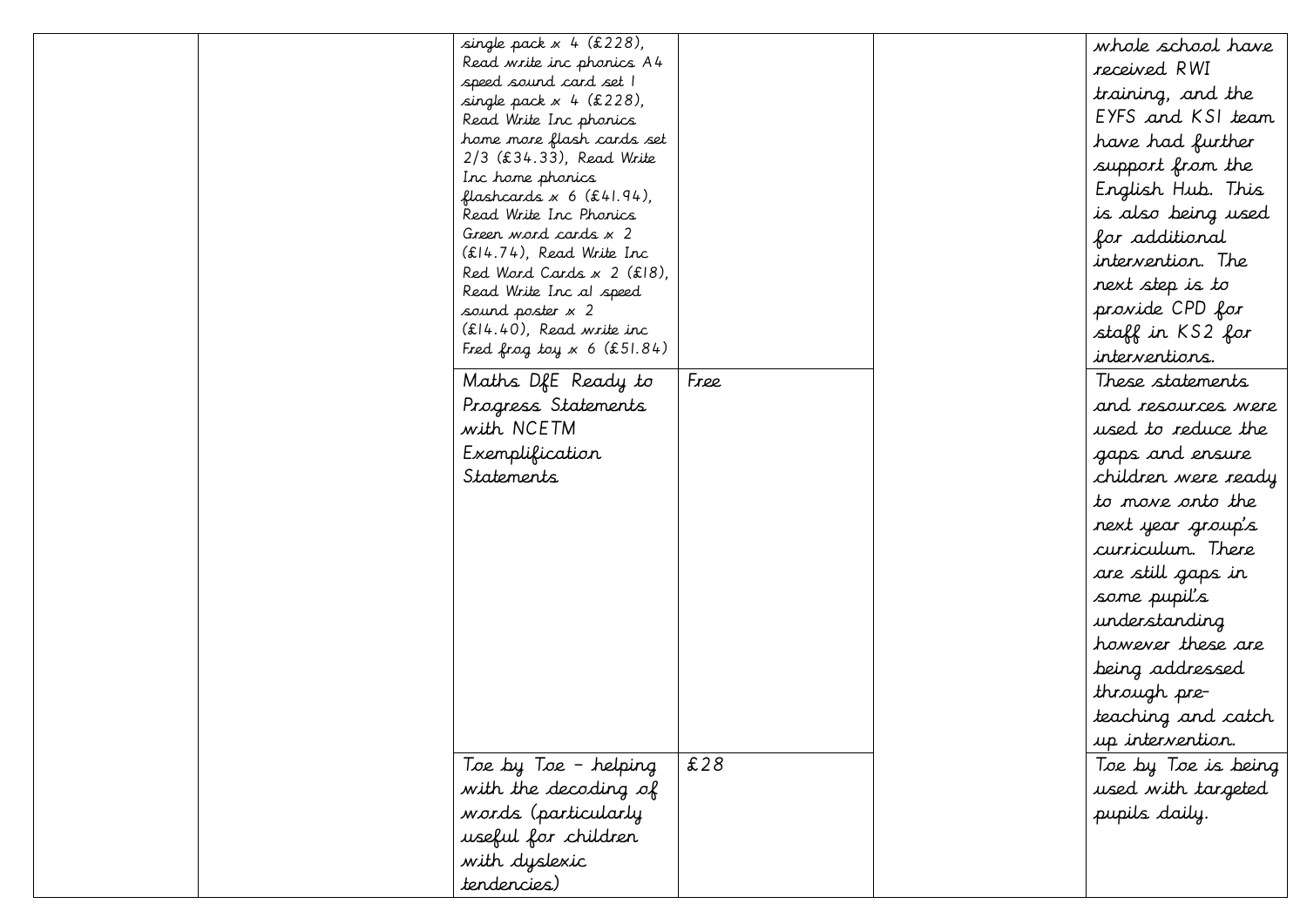| Scholfield and Sims | $$70/a$ book     | Ongoing resource   |
|---------------------|------------------|--------------------|
| Complete            | $£420$ for books | being used to      |
| Comprehension Whole | year 1-6         | support additional |
| School Scheme       |                  | intervention. This |
|                     |                  | was used for       |
|                     |                  | Covid catch up     |
|                     |                  | clubs and will be  |
|                     |                  | used to support    |
|                     |                  | intervention next  |
|                     |                  | academic year.     |
| Supporting          | £335 excluding   | Ongoing resource   |
| Academically More   | VAT              | being used to      |
| Able: GDS Rising    |                  | support additional |
| Stars - English     |                  | intervention. This |
|                     |                  | was used for       |
|                     |                  | Covid catch up     |
|                     |                  | clubs and will be  |
|                     |                  | used to support    |
|                     |                  | intervention next  |
|                     |                  | academic year.     |
| Supporting          | £150 excluding   | Ongoing resource   |
| Academically More   | <b>VAT</b>       | being used to      |
| Able: GDS Rising    |                  | support additional |
| Stars - Maths       |                  | intervention. This |
|                     |                  | was used for       |
|                     |                  | Covid catch up     |
|                     |                  | clubs and will be  |
|                     |                  | used to support    |
|                     |                  | intervention next  |
|                     |                  | academic year.     |
| On Track Maths KSI  | £650 excluding   | Ongoing resource   |
| and KS2 pack -      | VAT              | being used to      |
| Rising Stars        |                  | support additional |
|                     |                  | intervention. This |
|                     |                  | was used for       |
|                     |                  | Covid catch up     |
|                     |                  | clubs and will be  |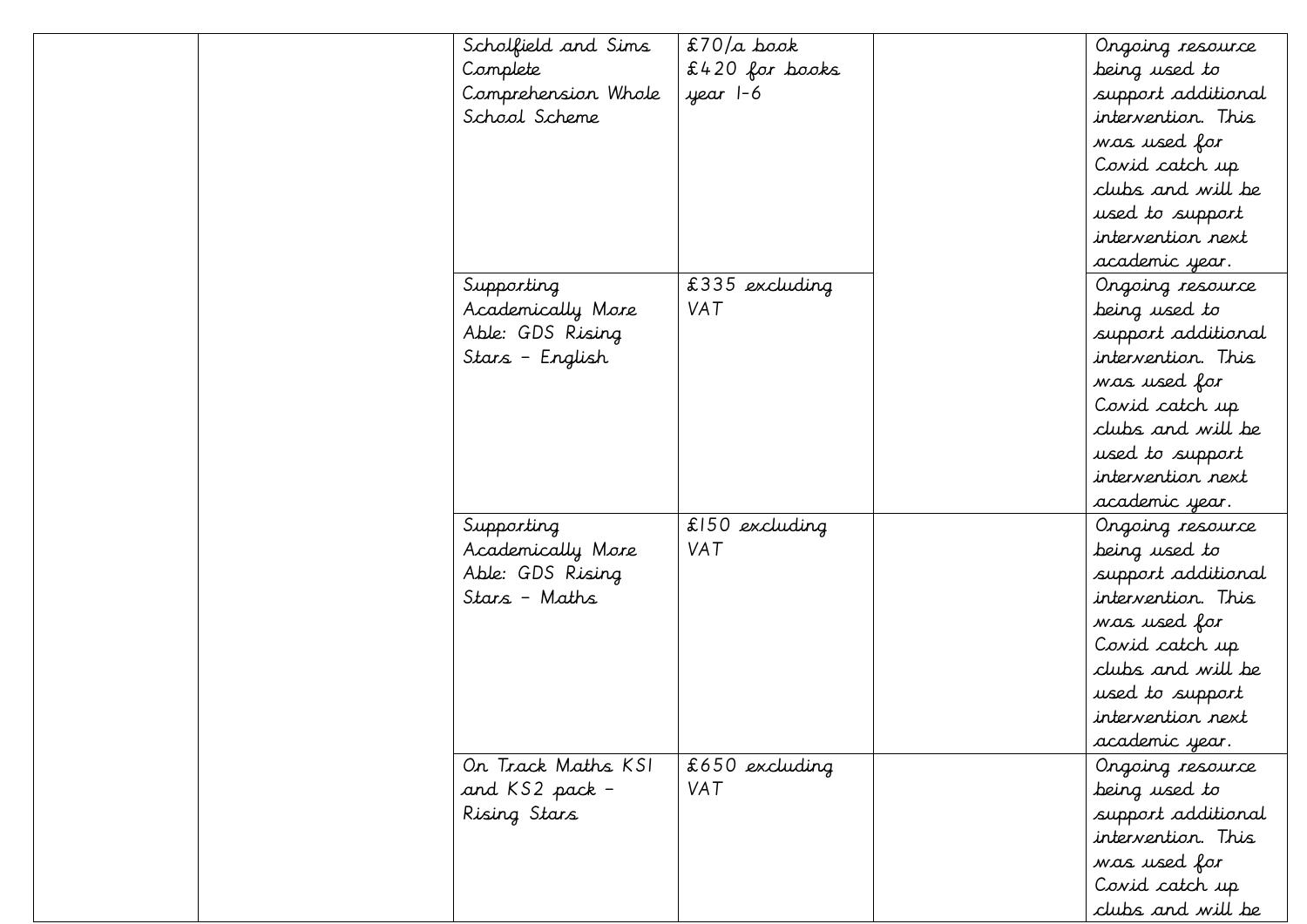|                              |                | used to support    |
|------------------------------|----------------|--------------------|
|                              |                | intervention next  |
|                              |                | academic year.     |
| Or Track Reading             | £375 excluding | Ongoing resource   |
| Comprehension KS2            | VAT            | being used to      |
| Rising Stars                 |                | support additional |
|                              |                | intervention. This |
|                              |                | was used for       |
|                              |                | Covid catch up     |
|                              |                | clubs and will be  |
|                              |                | used to support    |
|                              |                | intervention next  |
|                              |                | academic year.     |
| CGP Reading Books            | £44.85         | Ongoing resource   |
| Year $1 - \frac{1}{2}$ ear 6 |                | being used to      |
|                              |                | support additional |
|                              |                | intervention. This |
|                              |                | was used for       |
|                              |                | Covid catch up     |
|                              |                | clubs and will be  |
|                              |                | used to support    |
|                              |                | intervention next  |
|                              |                | academic year.     |
| CGP Catch up                 | £68            | Ongoing resource   |
| bundles Rec - Year 6         |                | being used to      |
|                              |                | support additional |
|                              |                | intervention. This |
|                              |                | was used for       |
|                              |                | Covid catch up     |
|                              |                | clubs and will be  |
|                              |                | used to support    |
|                              |                | intervention next  |
|                              |                | academic year.     |
|                              |                |                    |
| Total                        | £2702.10       |                    |